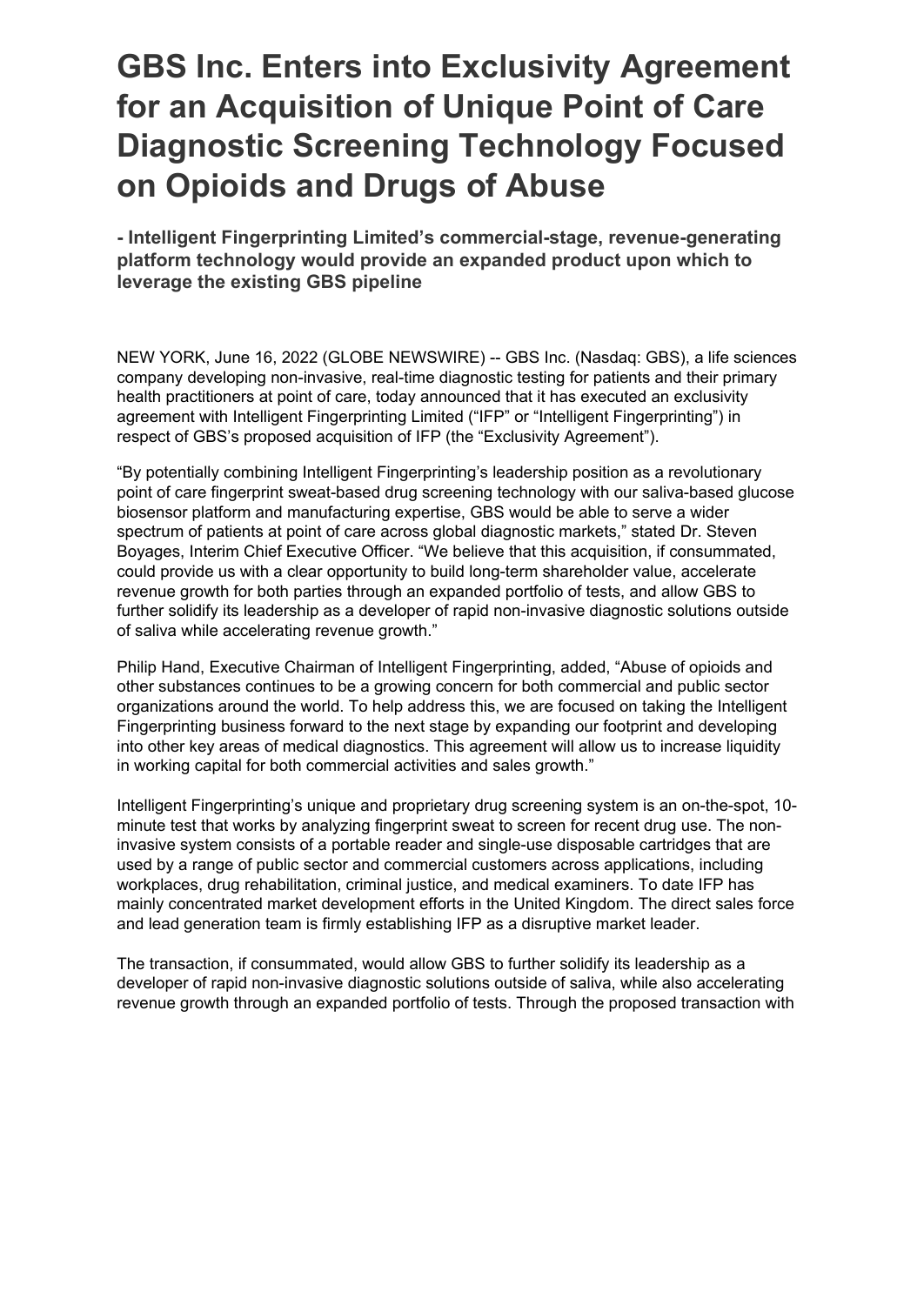IFP, GBS would gain access to the full IFP product portfolio, IFP's current customer base and the ISO 13485 manufacturing facility in the United Kingdom as GBS continues to develop its own facility at the University of Newcastle, Australia.

The business would, in the event a transaction was consummated, expect to use this experience to approach exporting the products internationally. Export opportunities have already been developed by IFP in several territories. The model used to capture international sales has been via specialist distributors or agents, supported from a technical aspect via a dedicated centralized UK based Customer Services team. Using this strategy, distribution partners and early sales have been achieved by IFP in countries across Europe, North and South America, Asia, Australia, and the Middle East.

The Exclusivity Agreement provides GBS with the exclusive right until December 31, 2022 (subject to IFP's right to terminate the agreement early after August 31, 2022), to evaluate and negotiate a transaction to acquire IFP or its assets (or a similar transaction). In consideration for this exclusivity, GBS has entered into a Bridge Facility Agreement through which GBS will provide IFP with an unsecured term loan facility in the amount of \$500,000 (USD), which is repayable on the earliest of the termination of exclusivity under certain circumstances, or December 31, 2022.

Completion of the proposed transaction is subject to the negotiation of a definitive agreement providing for the transaction and satisfaction of any conditions negotiated therein. Accordingly, there can be no assurance that a definitive agreement will be entered into or that the proposed transaction will be consummated, or if a transaction is consummated, as to its terms, structure, or timing.

Ladenburg Thalmann & Co. Inc. has been engaged as financial advisor to GBS, while ArentFox Schiff LLP is acting as legal advisor to GBS. Bristows LLP is acting as legal advisor to Intelligent Fingerprinting.

## **Forward-Looking Statements:**

Some of the statements in this release are forward-looking statements within the meaning of Section 27A of the Securities Act of 1933, Section 21E of the Securities Exchange Act of 1934 and the Private Securities Litigation Reform Act of 1995, which involve risks and uncertainties. Forward-looking statements in this press release include, without limitation, GBS Inc.'s ability to consummate the proposed transaction described in this press release, develop and commercialize its diagnostic tests, realize commercial benefit from its partnerships and collaborations, and secure regulatory approvals, among others. Although GBS Inc. believes that the expectations reflected in such forward-looking statements are reasonable as of the date made, expectations may prove to have been materially different from the results expressed or implied by such forward-looking statements. GBS Inc. has attempted to identify forward-looking statements by terminology, including ''believes,'' ''estimates,'' ''anticipates,'' ''expects,'' ''plans,'' ''projects,'' ''intends,'' ''potential,'' ''may,'' ''could,'' ''might,'' ''will,'' ''should,'' ''approximately'' or other words that convey uncertainty of future events or outcomes to identify these forward-looking statements. These statements are only predictions and involve known and unknown risks, uncertainties, and other factors, included in GBS's public filings filed with the Securities and Exchange Commission. Any forward-looking statements contained in this release speak only as of its date. GBS undertakes no obligation to update any forward-looking statements contained in this release to reflect events or circumstances occurring after its date or to reflect the occurrence of unanticipated events.

## **About Intelligent Fingerprinting**

Intelligent Fingerprinting's portable Drug Screening System works by analyzing fingerprint sweat. It is non-invasive, fast and cost-effective, with sample collection taking seconds and simultaneous screening for multiple drug groups in ten minutes. A laboratory confirmation service is also available. The system has applications within many sectors and customers